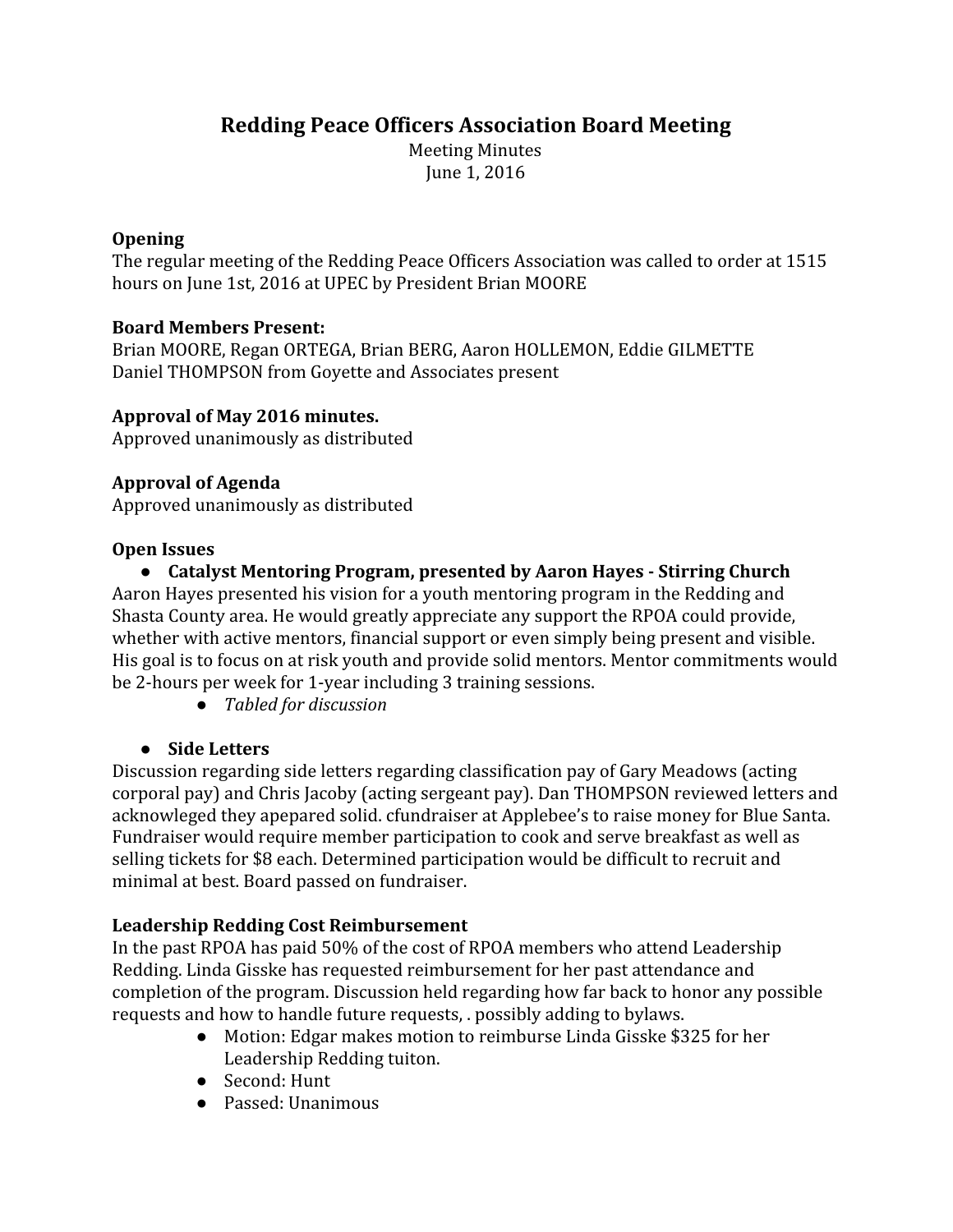#### **Body Cameras**

Per Capt. Eric Wallace, the issue of body cameras does not seem to be a priority at this time.

## **Boy Scouts of America Venture Crew**

There has been previous discussion regarding RPOA becoming a charter organization for a BSA Venture Crew. This would not entail funding or participation by either Board members or general members.

- Motion: LaCroix makes motion for RPOA to become Charter Organization for Boy Scouts of America Venture Crew.
- Second: Hunt
- Passed: Unanimous

## **Contract (Side Letter) Extension**

The consensus of the membership is that the side letter removing the mandatory rotation language from the MOU be renewed. LaCroix will email Sheri Demaag to remove the sunset date from the side letter.

## **RPD Hats**

The final hat style has been approved and production *may* start as early as next week.

## **Donations**

Shasta Youth Leadership Camp – Request submitted for a donation of \$500-\$1000

- Motion: LaCroix made motion for \$500
- Second: Hunt
- Passed: Unanimous

RPD Volunteer Luncheon is scheduled for April

- Motion: LaCroix made motion for \$100
- Second: Cowan
- Passed: Unanimous

#### **Donation to RPOA**

RPOA has been listed as a beneficiary of an estate for the amount of \$5000. The only stipulation is that the money be used for children's activities.

#### **Take Back the Park**

The event to be held at South City Park is scheduled for June 7, 2014. Llamas will be the point of contact from the Board to the planning committee (Blue Santa Crew.) Discussion held regarding use of \$5000 from estate donation for event to see if it qualifies as a children's activity.

- Motion: LaCroix made motion to use \$2500 of \$5000 for Take Back the Park
- Second: Provencio
- Passed: Unanimous